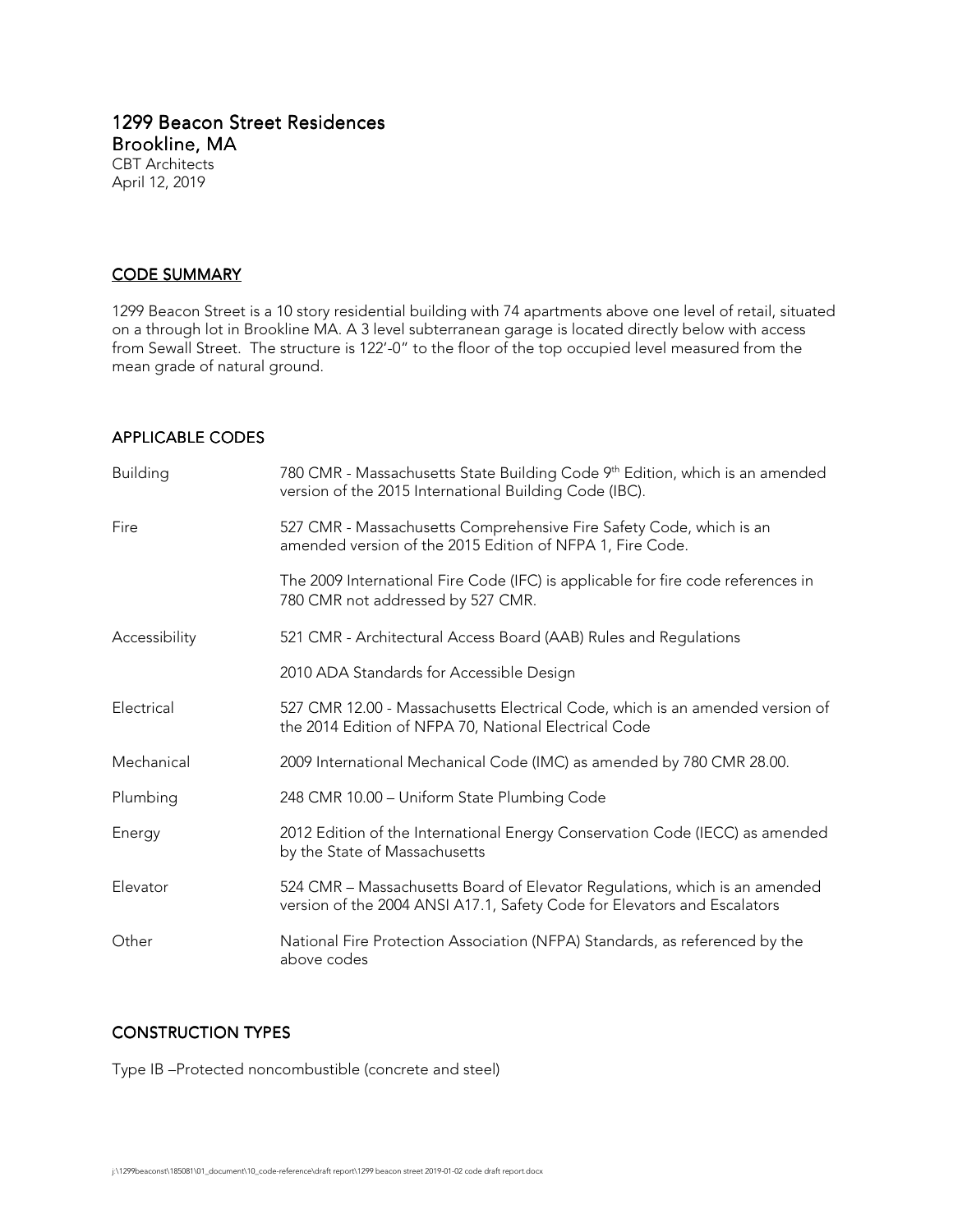## Primary Occupancies

| Anticipated Occupancy Groups (780 CMR 301)          |                           |  |  |  |  |
|-----------------------------------------------------|---------------------------|--|--|--|--|
| Description                                         | 780 CMR<br>Classification |  |  |  |  |
| Lounge; Gathering; Conference Rooms > 49<br>persons | Group A-3                 |  |  |  |  |
| Offices; Conference Rooms ≤ 49 persons              | Group B                   |  |  |  |  |
| Retail Shops                                        | Group M                   |  |  |  |  |
| <b>Residential Dwelling Units</b>                   | Group R-2                 |  |  |  |  |
| Light Hazard Storage, Parking                       | Group S-2                 |  |  |  |  |

Table 1: Anticipated Occupancy Groups

## **SPECIAL USES**

Enclosed Garage Dry pipe sprinkler system 7' generally and 8'-2" clear height at accessible van locations CO2 monitoring and mechanical ventilation system

## **BUILDING CONSTRUCTON**

## Construction Classification

The building is fully protected by an automatic sprinkler system. The building is 10 stories of occupied floors with a mechanical penthouse above. The building is classified as construction type IB. Per 780 CMR 403.2.1.1, types of construction under the High Rise section, the building is allowed to take reduction in construction type to IIA without a loss in building height or area.

The total above grade building area at 109,396 sf, meeting the allowable permitted by type IB. (Below grade is 52,872 sf)

Building Height and Area

Structures will not exceed the limitations of 780 CMR 503 for Type IB.

Area will meet the requirements in table 506.2 of 780 CMR (type IB: unlimited)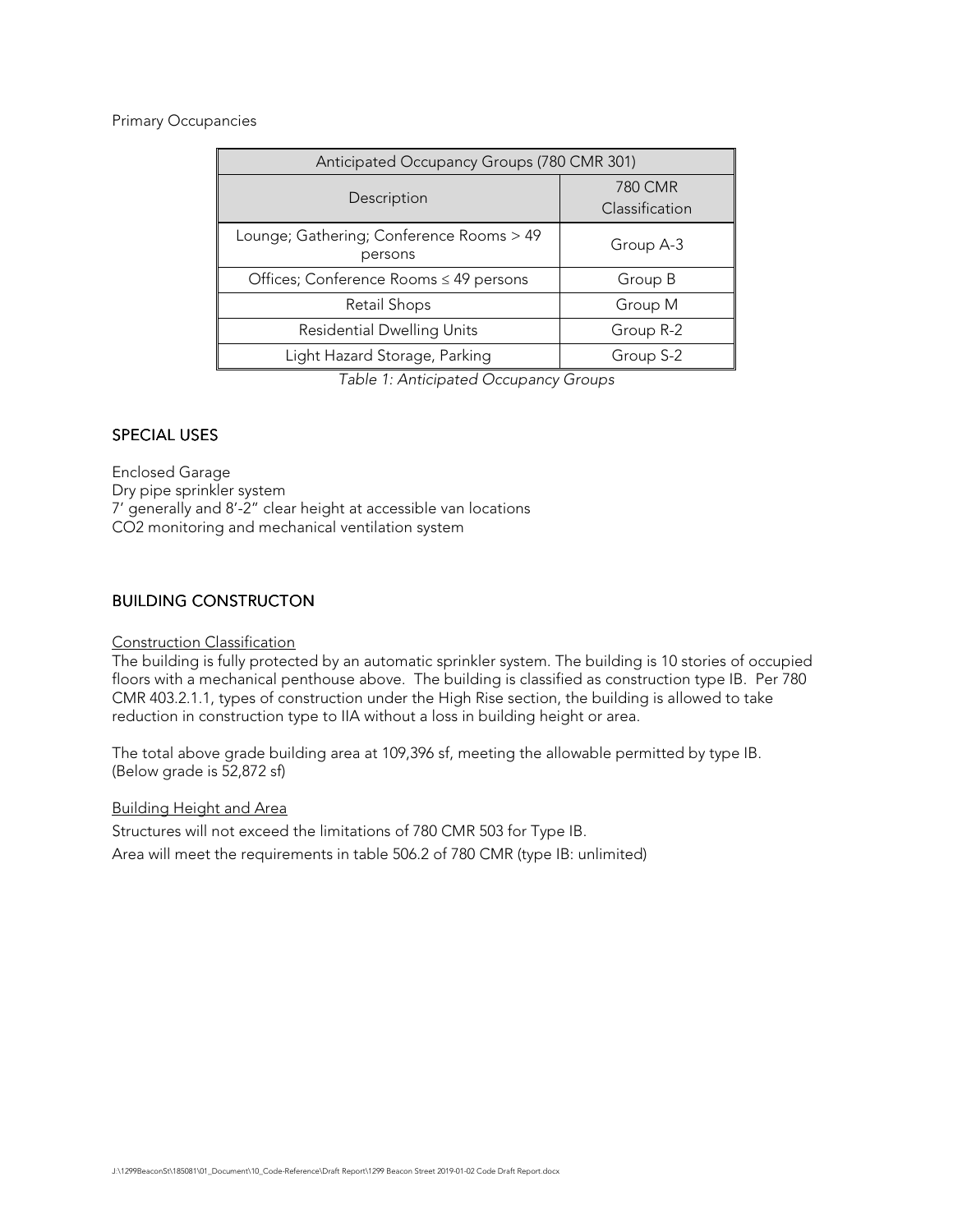|                                 | <b>TYPE OF CONSTRUCTION</b>    |    |                |    |                 |    |                |               |    |    |
|---------------------------------|--------------------------------|----|----------------|----|-----------------|----|----------------|---------------|----|----|
| <b>OCCUPANCY CLASSIFICATION</b> | TYPE I<br><b>SEE FOOTNOTES</b> |    | <b>TYPE II</b> |    | <b>TYPE III</b> |    | <b>TYPE IV</b> | <b>TYPE V</b> |    |    |
|                                 |                                | A  | в              | A  | B               | A  | в              | <b>HT</b>     | A  | в  |
|                                 | $NS^b$                         | UL | 160            | 65 | 55              | 65 | 55             | 65            | 50 | 40 |
| A, B, E, F, M, S, U             | S                              | UL | 180            | 85 | 75              | 85 | 75             | 85            | 70 | 60 |
|                                 | $NS^{c, d}$                    |    |                |    | 55              | 65 | 55             | 65            | 50 | 40 |
| H-1, H-2, H-3, H-5              | S                              | UL | 160            | 65 |                 |    |                |               |    |    |
| $H-4$                           | $NS^{c, d}$                    | UL | 160            | 65 | 55              | 65 | 55             | 65            | 50 | 40 |
|                                 | S                              | UL | 180            | 85 | 75              | 85 | 75             | 85            | 70 | 60 |
|                                 | $NS^{d,e}$                     | UL | 160            | 65 | 55              | 65 | 55             | 65            | 50 | 40 |
| I-1 Condition 1, I-3            | S                              | UL | 180            | 85 | 75              | 85 | 75             | 85            | 70 | 60 |
|                                 | NS <sup>d, f, e</sup>          | UL | 160            | 65 |                 | 65 | 55             |               | 50 | 40 |
| I-1 Condition 2, I-2            | S                              | UL | 180            | 85 | 55              |    |                | 65            |    |    |
|                                 | $NS^{d,g}$                     | UL | 160            | 65 | 55              | 65 | 55             | 65            | 50 | 40 |
| $I-4$                           | S                              | UL | 180            | 85 | 75              | 85 | 75             | 85            | 70 | 60 |
|                                 | NS <sup>d, h</sup>             | UL | 160            | 65 | 55              | 65 | 55             | 65            | 50 | 40 |
| $\mathbb R$                     | S13R                           | 60 | $\epsilon n$   | 60 | 60              | 60 | 60             | 60            | 60 | 60 |
|                                 | S                              | UL | 180            | 85 | 75              | 85 | 75             | 85            | 70 | 60 |

# TABLE 504.3"<br>ALLOWABLE BUILDING HEIGHT IN FEET ABOVE GRADE PLANE

For SI: 1 foot =  $304.8$  mm.

Note: UL = Unlimited; NS = Buildings not equipped throughout with an automatic sprinkler system; S = Buildings equipped throughout with an automatic sprinkler system installed in accordance with Section 903.3.1.1; S13R = B accordance with Section 903.3.1.2.

a. See Chapters 4 and 5 for specific exceptions to the allowable height in this chapter.

b. See Section 903.2 for the minimum thresholds for protection by an automatic sprinkler system for specific occupancies.

c. New Group H occupancies are required to be protected by an automatic sprinkler system in accordance with Section 903.2.5.

d. The NS value is only for use in evaluation of existing building height in accordance with the International Existing Building Code.

e. New Group I-1 and I-3 occupancies are required to be protected by an automatic sprinkler system in accordance with Section 903.2.6. For new Group I-1 occupancies, Condition 1, see Exception 1 of Section 903.2.6.

f. New and existing Group I-2 occupancies are required to be protected by an automatic sprinkler system in accordance with Section 903.2.6 and Section 1103.5 of the International Fire Code.

g. For new Group I-4 occupancies, see Exceptions 2 and 3 of Section 903.2.6.

h. New Group R occupancies are required to be protected by an automatic sprinkler system in accordance with Section 903.2.8.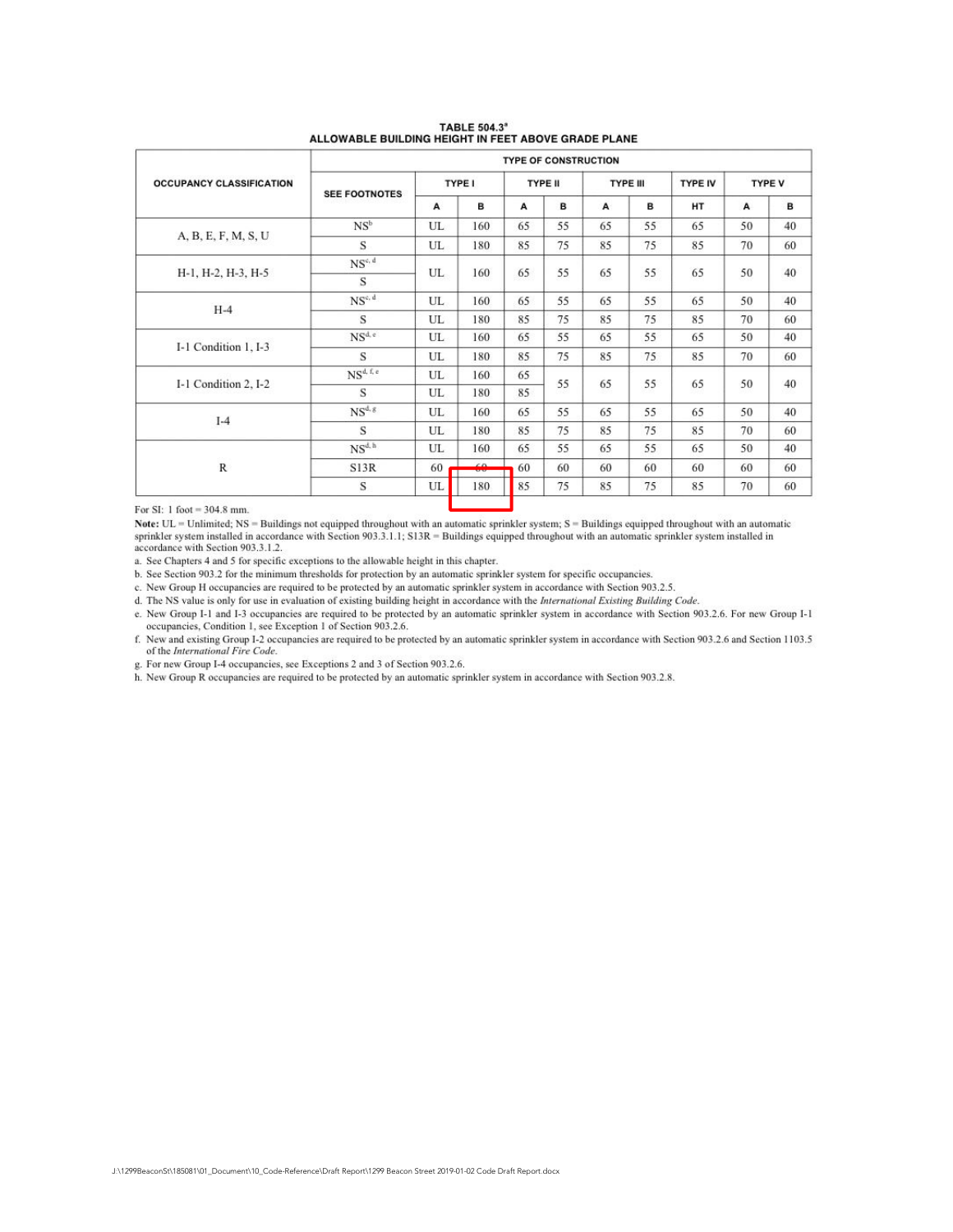|                                 | <b>TYPE OF CONSTRUCTION</b> |                |                 |                         |                 |                          |                |                |                         |                         |  |
|---------------------------------|-----------------------------|----------------|-----------------|-------------------------|-----------------|--------------------------|----------------|----------------|-------------------------|-------------------------|--|
| <b>OCCUPANCY CLASSIFICATION</b> | <b>TYPE I</b>               |                | <b>TYPE II</b>  |                         | <b>TYPE III</b> |                          | <b>TYPE IV</b> | <b>TYPE V</b>  |                         |                         |  |
|                                 | <b>SEE FOOTNOTES</b>        | A              | в               | A                       | B               | A                        | в              | HT             | A                       | в                       |  |
|                                 | NS <sup>d, h</sup>          | UL             | 11              |                         |                 |                          |                |                | 3                       | $\overline{2}$          |  |
| $R-1$                           | S13R                        | $\overline{4}$ | $\overline{4}$  | $\overline{4}$          | 4               | $\overline{4}$           | $\overline{4}$ | $\overline{4}$ | $\overline{\mathbf{4}}$ | 3                       |  |
|                                 | S                           | UL             | 12              | 5                       | 5               | 5                        | 5              | 5              | $\overline{\mathbf{4}}$ | $\overline{3}$          |  |
| $R-2$                           | $NS^{d,h}$                  | UL             | 11              | 4                       |                 | $\overline{4}$<br>4      |                | $\overline{4}$ | 3                       | $\overline{2}$          |  |
|                                 | S13R                        | $\overline{4}$ | $\overline{4}$  | $\overline{4}$          |                 |                          | $\overline{4}$ |                | $\overline{\mathbf{4}}$ | 3                       |  |
|                                 | s                           | UL             | 12              | 5                       | 5               | 5                        | 5              | 5              | $\overline{4}$          | $\overline{\mathbf{3}}$ |  |
| $R-3$                           | $NS^{d, h}$                 | UL             | $\overline{11}$ | 4<br>4                  |                 |                          | $\overline{4}$ | $\overline{4}$ | 3                       | 3                       |  |
|                                 | S13R                        | $\overline{4}$ | $\overline{4}$  |                         | $\overline{4}$  |                          |                | $\overline{4}$ | $\overline{4}$          |                         |  |
|                                 | s                           | UL.            | 12              | 5                       | 5               | 5                        | 5              | 5              | $\overline{4}$          | $\overline{4}$          |  |
|                                 | $NS^{d, h}$                 | UL             | 11              | 4<br>4<br>æ             |                 |                          |                |                | 3                       | $\overline{2}$          |  |
| $R-4$                           | S13R                        | $\overline{4}$ | $\overline{4}$  |                         | $\overline{4}$  | $\overline{\phantom{a}}$ | $\overline{a}$ | $\overline{4}$ | 3                       |                         |  |
|                                 | S                           | UL             | 12              | 5                       | 5               | 5                        | 5              | 5              | 4                       | 3                       |  |
| $S-1$                           | <b>NS</b>                   | UL             | 11              | $\overline{\mathbf{4}}$ | $\overline{2}$  | $\overline{\mathbf{3}}$  | $\overline{2}$ | $\overline{4}$ | 3                       | $\mathbf{1}$            |  |
|                                 | S                           | UL             | 12              | 5                       | 3               | $\overline{4}$           | 3              | 5              | $\overline{4}$          | $\overline{2}$          |  |
| $S-2$                           | <b>NS</b>                   | UL             | 11              | 5                       | 3               | $\overline{4}$           | 3              | $\overline{4}$ | $\overline{4}$          | $\overline{2}$          |  |
|                                 | S.                          | UL             | 12              | 6                       | $\overline{4}$  | 5                        | $\overline{4}$ | 5              | 5                       | $\overline{\mathbf{3}}$ |  |
| U                               | <b>NS</b>                   | UL             | 5               | $\overline{4}$          | 2               | 3                        | $\overline{2}$ | $\overline{4}$ | $\overline{2}$          | $\mathbf{I}$            |  |
|                                 | S                           | UL             | 6               | 5                       | 3               | $\overline{4}$           | 3              | 5              | 3                       | $\overline{2}$          |  |

## TABLE 504.4<sup>%</sup> -- continued<br>ALLOWABLE NUMBER OF STORIES ABOVE GRADE PLANE

Note:  $UL = Un$  limited; NP = Not Permitted; NS = Buildings not equipped throughout with an automatic sprinkler system; S = Buildings equipped throughout with an automatic sprinkler system installed in accordance with Sectio

a. See Chapters 4 and 5 for specific exceptions to the allowable height in this chapter.

b. See Section 903.2 for the minimum thresholds for protection by an automatic sprinkler system for specific occupancies.

c. New Group H occupancies are required to be protected by an automatic sprinkler system in accordance with Section 903.2.5.

d. The NS value is only for use in evaluation of existing building height in accordance with the International Existing Building Code.

e. New Group 1-1 and 1-3 occupancies are required to be protected by an automatic sprinkler system in accordance with Section 903.2.6. For new Group 1-1 occupancies, Condition 1, see Exception 1 of Section 903.2.6.

f. New and existing Group I-2 occupancies are required to be protected by an automatic sprinkler system in accordance with Section 903.2.6 and Section 1103.5 of the International Fire Code.

g. For new Group I-4 occupancies, see Exceptions 2 and 3 of Section 903.2.6.

h. New Group R occupancies are required to be protected by an automatic sprinkler system in accordance with Section 903.2.8.

## **Construction Type**

Meet minimum fire-resistance ratings required for Type IIA, except for the columns which will maintain the rating as required by construction type IB.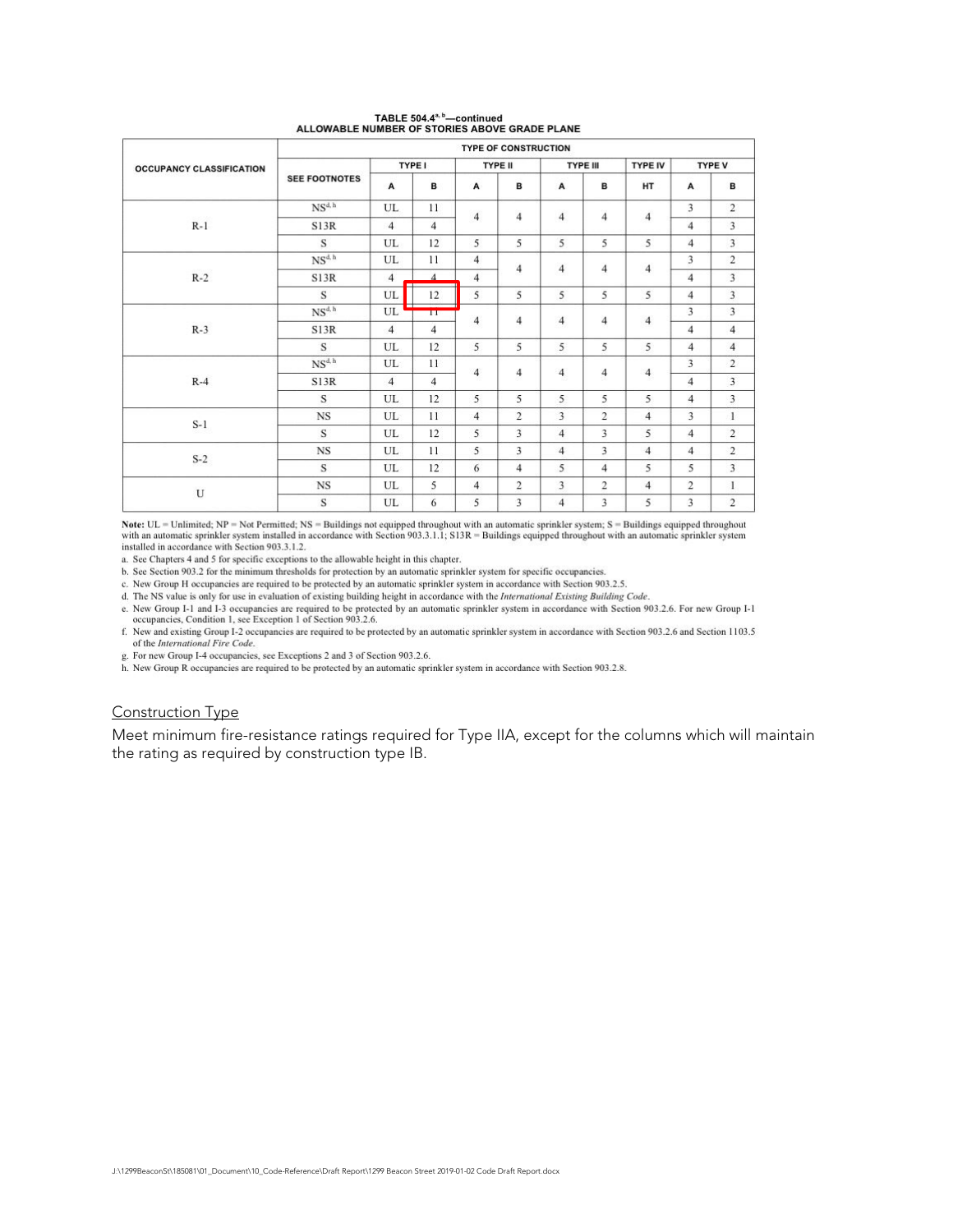|                                                                          | <b>TYPE I</b>       |                  | <b>TYPE II</b>   |                | <b>TYPE III</b> |               | <b>TYPE IV</b>            | <b>TYPE V</b>    |                      |
|--------------------------------------------------------------------------|---------------------|------------------|------------------|----------------|-----------------|---------------|---------------------------|------------------|----------------------|
| <b>BUILDING ELEMENT</b>                                                  | А                   | B                | А                | B              | A               | в             | <b>HT</b>                 | A                | B                    |
| Primary structural frame <sup>t</sup> (see Section 202)                  | 3 <sup>2</sup>      | $2^{\mathrm{a}}$ |                  | $\Omega$       |                 | $\theta$      | HT                        |                  | $\Omega$             |
| <b>Bearing</b> walls<br>Exterior <sup>e, f</sup><br>Interior             | 3<br>3 <sup>3</sup> | 2<br>$2^{\circ}$ |                  | 0<br>0         | 2               | 2<br>$\Omega$ | 2<br>1/HT                 |                  | $\Omega$<br>$\theta$ |
| Nonbearing walls and partitions<br>Exterior                              |                     | See Table 602    |                  |                |                 |               |                           |                  |                      |
| Nonbearing walls and partitions<br>Interiord                             | $\overline{0}$      | $\theta$         | $\bf{0}$         | $\overline{0}$ | $\bf{0}$        | $\bf{0}$      | See<br>Section<br>602.4.6 | $\sigma$         | $\overline{0}$       |
| Floor construction and associated secondary members<br>(see Section 202) | $\overline{2}$      | $\overline{2}$   |                  | $\alpha$       |                 | $\theta$      | HT                        |                  | $\Omega$             |
| Roof construction and associated secondary members<br>(see Section 202)  | $1^{1/2}$           | 1 <sup>b,c</sup> | 1 <sub>b,c</sub> | 0 <sup>c</sup> | 1 <sub>pc</sub> | $\theta$      | HT                        | 1 <sup>b,c</sup> | $\Omega$             |

**TABLE 601 EIDE DESISTANCE DATING DEQUIPE** MENTS COP RUILDING ELEMENTS (HOUPS)

For SI: 1 foot =  $304.8$  mm.

a. Roof supports: Fire-resistance ratings of primary structural frame and bearing walls are permitted to be reduced by 1 hour where supporting a roof only.

b. Except in Group F-1, H, M and S-1 occupancies, fire protection of structural members shall not be required, including protection of roof framing and decking where every part of the roof construction is 20 feet or more above any floor immediately below. Fire-retardant-treated wood members shall be allowed to be used for such unprotected members.

c. In all occupancies, heavy timber shall be allowed where a 1-hour or less fire-resistance rating is required.

d. Not less than the fire-resistance rating required by other sections of this code.

e. Not less than the fire-resistance rating based on fire separation distance (see Table 602).

f. Not less than the fire-resistance rating as referenced in Section 704.10.

#### Nonbearing Exterior Walls

Table 602 per 780 CMR, Fire Resistance Rating for Exterior Walls Based on Fire Separation Distance Less than  $30' = 1$  hr

Greater than  $30' = 0$  hr

| <b>FIRE SEPARATION DISTANCE =</b><br>X (feet) | <b>TYPE OF CONSTRUCTION</b> | <b>OCCUPANCY GROUP H°</b> | <b>OCCUPANCY</b><br><b>GROUP F-1, M, S-1'</b> | <b>OCCUPANCY</b><br>GROUP A, B, E, F-2, I, R, S-2, U <sup>h</sup> |
|-----------------------------------------------|-----------------------------|---------------------------|-----------------------------------------------|-------------------------------------------------------------------|
| $X < 5^b$                                     | All                         |                           |                                               |                                                                   |
| $5 \leq X \leq 10$                            | IA<br>Others                |                           |                                               |                                                                   |
| $10 \le X < 30$                               | IA. IB<br>IIB, VB<br>Others |                           |                                               |                                                                   |
| $X \geq 30$                                   | All                         |                           |                                               |                                                                   |

TABLE 602<br>FIRE-RESISTANCE RATING REQUIREMENTS FOR EXTERIOR WALLS RASED ON FIRE SEPARATION DISTANCE<sup>s.4.9</sup>

For SI: 1 foot =  $304.8$  mm.

a. Load-bearing exterior walls shall also comply with the fire-resistance rating requirements of Table 601.

b. See Section 706.1.1 for party walls.

c. Open parking garages complying with Section 406 shall not be required to have a fire-resistance rating.

d. The fire-resistance rating of an exterior wall is determined based upon the fire separation distance of the exterior wall and the story in which the wall is located.

e. For special requirements for Group H occupancies, see Section 415.6.

f. For special requirements for Group S aircraft hangars, see Section 412.4.1.

g. Where Table 705.8 permits nonbearing exterior walls with unlimited area of unprotected openings, the required fire-resistance rating for the exterior walls is 0 hours.

h. For a building containing only a Group U occupancy private garage or carport, the exterior wall shall not be required to have a fire-resistance rating where the fire separation distance is 5 feet or more.

#### Exterior Wall Openings

Project meets area percentages of wall openings (see attached elevations).

Maximum area of unprotected exterior wall openings based on fire separation distance (780 CMR 705.8).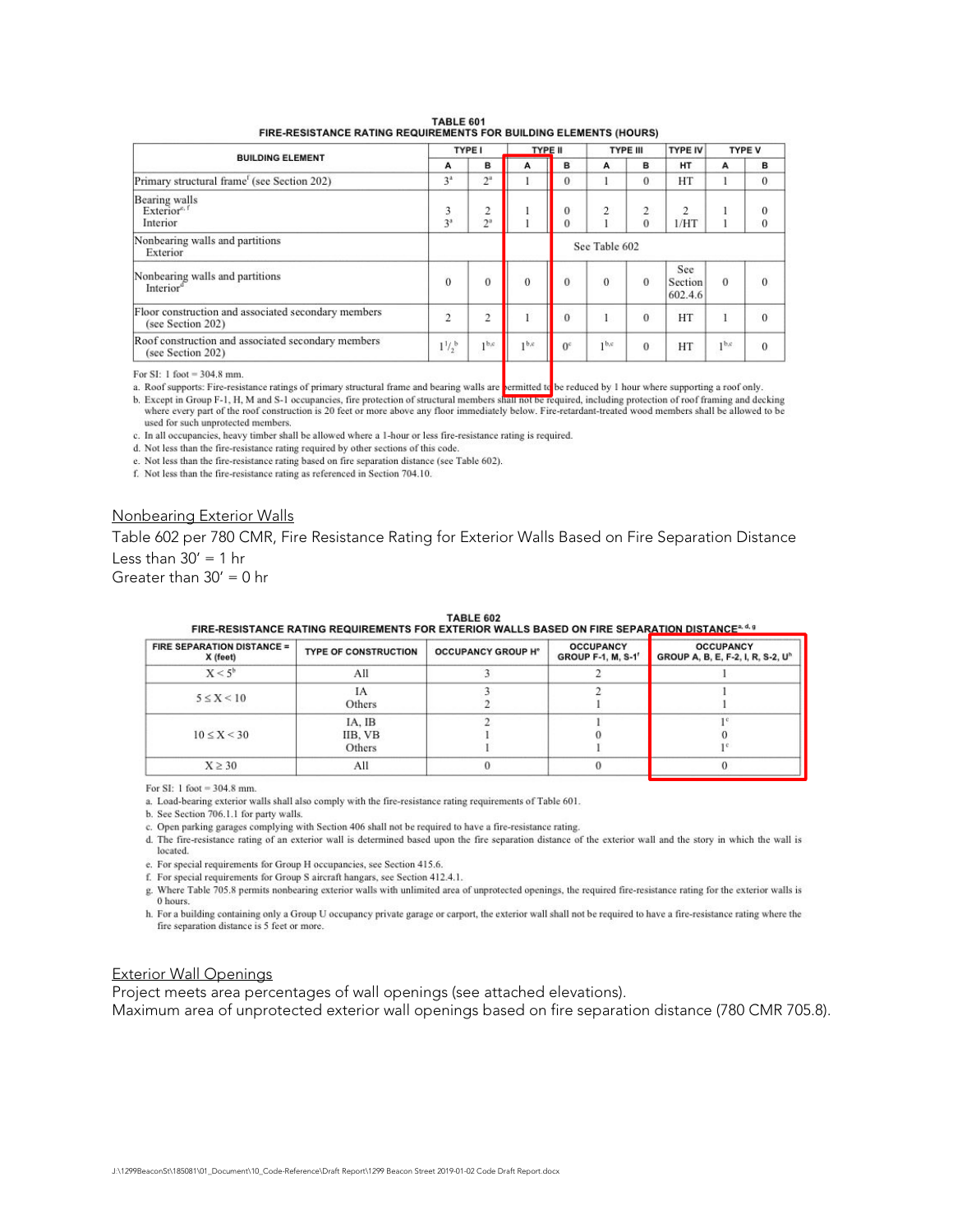| Allowable Exterior Wall Openings Based on Fire Separation Distance |                             |  |  |  |
|--------------------------------------------------------------------|-----------------------------|--|--|--|
| <b>Fire Separation Distance</b>                                    | Allowable area <sup>1</sup> |  |  |  |
| 0 to less than 3 feet                                              | Not Permitted               |  |  |  |
| 3 feet to less than 5 feet                                         | 15%                         |  |  |  |
| 5 feet to less than 10 feet                                        | 25%                         |  |  |  |
| 10 feet to less than 15 feet                                       | 45%                         |  |  |  |
| 15 feet to less than 20 feet                                       | 75%                         |  |  |  |
| 20 feet or greater                                                 | No Limit                    |  |  |  |

Spray Fire Resistant Materials Minimum bond strength of 430 psf

Corridor Walls  $Residential = 0.5$  hr fire ration. 20 minute doors.

Dwelling Unit Separation Walls Not Applicable

Draft and Fire Blocking Fire blocking will be provided as per 780 CMR 717.2.2 through 717.2.7.

## **INTERIOR WALLS AND PARTITIONS**

Fire/Smoke Resistive Assemblies

-

| <b>Fire/Smoke Resistive Assemblies</b>   |                         |                    |  |  |  |  |
|------------------------------------------|-------------------------|--------------------|--|--|--|--|
| <b>Type of Assembly</b>                  | Construction            | Code Reference     |  |  |  |  |
| Corridors                                |                         |                    |  |  |  |  |
| Above grade                              | No fire rating required | 780 CMR 1018.1     |  |  |  |  |
| <b>Below Grade</b>                       | 1-hour smoke barrier    | 780 CMR 710        |  |  |  |  |
| Special Rooms/Incidental Uses            |                         |                    |  |  |  |  |
| Dry Type Transformer Room ><br>35,000 V  | 3 hour fire barrier     | NFPA 70, 450.42    |  |  |  |  |
| Elevator Machine Room /<br>Controls Room | 2 hour fire barrier     | 780 CMR 3006.4     |  |  |  |  |
| Nonsprinklered Electrical Room           | 2 hour fire barrier     | NFPA 13, 8.15.10.3 |  |  |  |  |
| <b>Emergency Generator Room</b>          | 2 hour fire barrier     | NFPA 110, 7.2.1.1  |  |  |  |  |
| Fire Pump Room                           | 2 hour fire barrier     | 780 CMR 913.2.1    |  |  |  |  |
| Fire Service Elevator Lobbies            | 1 hour smoke barrier    | 780 CMR 3007.4.2   |  |  |  |  |
| Dry Type Transformer Room >              | 1 hour fire barrier     | NFPA 70, 450.21(B) |  |  |  |  |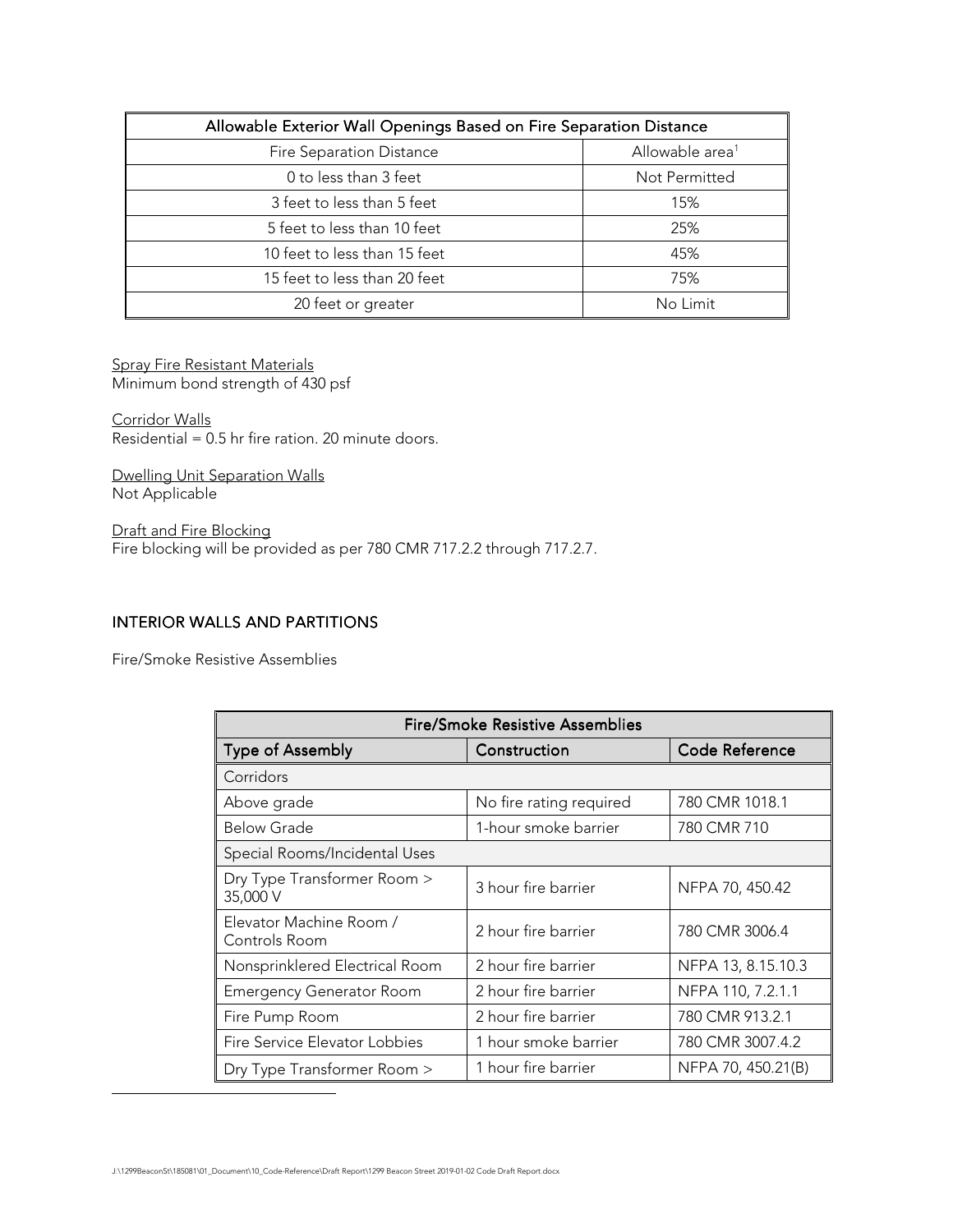| <b>Fire/Smoke Resistive Assemblies</b>                                                 |                                                   |                            |  |  |  |
|----------------------------------------------------------------------------------------|---------------------------------------------------|----------------------------|--|--|--|
| <b>Type of Assembly</b>                                                                | Construction                                      | <b>Code Reference</b>      |  |  |  |
| 112.5 kVA                                                                              |                                                   |                            |  |  |  |
| Fire Command Center                                                                    | 1 hour fire barrier                               | 780 CMR 911.1.2            |  |  |  |
| Elevator Lobbies                                                                       | Smoke partition                                   | 780 CMR 708.14.1           |  |  |  |
| Boiler room where the largest<br>piece of equipment is $> 15$ psi<br>and 10 horsepower | Wall capable of resisting<br>the passage of smoke | 780 CMR 508.2.5            |  |  |  |
| Waste Rooms & Trash Chutes                                                             | 2 hour fire barrier                               | NFPA 82                    |  |  |  |
| Exit Access Corridor                                                                   | 0.5 hour smoke barrier                            | 780 CMR 1018.1             |  |  |  |
| Dwelling Unit Separation Walls                                                         | 1 hour fire barrier                               | 780 CMR 420.2              |  |  |  |
| Shafts                                                                                 |                                                   |                            |  |  |  |
| Connecting any number of stories                                                       | 2 hour fire barrier                               | 780 CMR 403.2.3 &<br>708.4 |  |  |  |

## **INTERIOR FINISHES**

Wall Ceiling Finishes

Interior wall and ceiling finish ratings are classified in accordance with ASTM E 84 or UL 723 (780 CMR 803.1.1). Class C

. Interior Floor Finishes

In all areas, interior floor covering materials are required to comply with the requirements of the DOC FF-1 "pill test" (CPSC 16 CFR Part 1630) (780 CMR 804.4.1).

## HIGH RISE REQUIREMENTS

1299 Beacon Street will be classified as a high rise as the height from grade plane to the highest roof surface exceeds 70 feet (780 CMR 403). Specific high-rise requirements are provided below or in the appropriate sections throughout the report.

Fire Alarm and Detection Systems

- An emergency voice/alarm communication system is required to be installed throughout in accordance with NFPA 72 (780 CMR 907.2.13).
- An automatic smoke detection system is required to be installed in the following locations of each structure:
- In each elevator machine room and in elevator lobbies (780 CMR 907.2.13.1.1(2).
- On each floor level at the entrance to smoke proof enclosures/pressurized stairs(780 CMR 909.20.6). Heat detection can be used at parking levels if approved by the AHJ.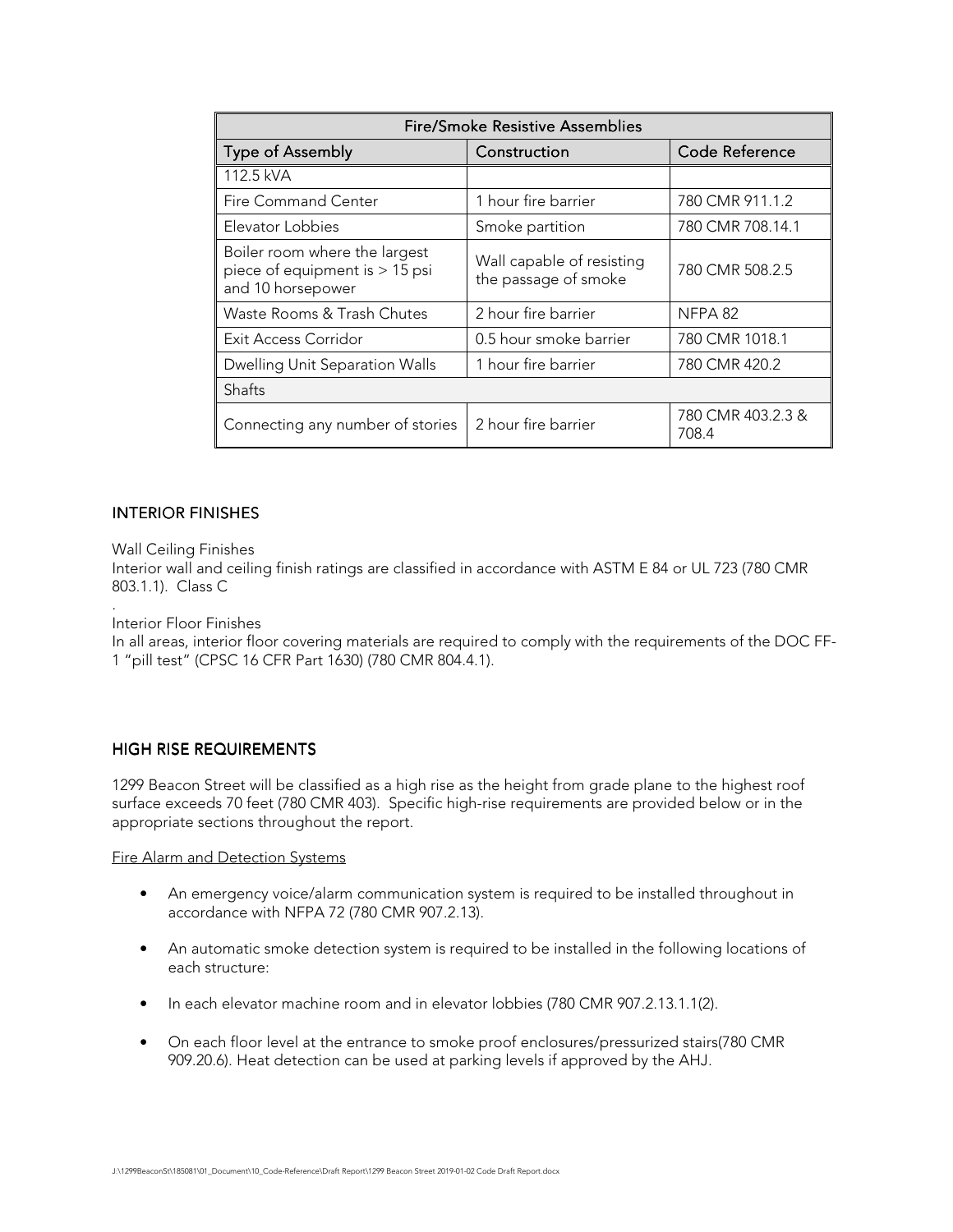## Fire Command Center

A 200 square foot, 1-hour FRR fire command center complying with 780 CMR 911 is required to be provided in a location approved by the fire department (780 CMR 403.22).

#### Smoke Control Systems

- All stairs are required to be pressurized in accordance with 780 CMR 909.20.5.
- Elevators that are not provided with an elevator lobby should be provided with an elevator pressurization system.

#### Post-Fire Smoke Removal Systems

To facilitate smoke removal in post-fire salvage and overhaul operations, 1299 Beavon Street is required to be provided with a natural or mechanical post-fire smoke removal system (780 CMR 403.4.6). A natural post-fire smoke removal system must provide manually operated windows or panels distributed around the perimeter of each floor at not more than 50-foot intervals and the area of such panels or windows may not be less than 40 square feet per 50 linear feet of perimeter (780 CMR 403.4.6 (1). A mechanical postfire smoke removal system must be capable of providing 4 air changes per hour with return and exhaust air moved directly outside without recirculation (780 CMR 403.4.6 (2)).

#### Standby/Emergency Power Systems

The standby and emergency power systems are required to be installed in accordance with 780 CMR, 527 CMR 12.00, NFPA 110, and NFPA 111.

The standby power system is required to be provided for the following building features (780 CMR 403.4.7.2 & 780 CMR 2702.2):

- Smoke control systems.
- Elevators that are part of the accessible means of egress in accordance with 780 CMR Section 1007.4. Standby power should be manually transferable to all elevators in each bank (780 CMR 3003.1).
- Power and lighting for the fire command center.

The emergency power system is required to be provided for the following building features (780 CMR 403.4.8.1 & 780 CMR 2702.2):

- Emergency voice/alarm communication systems.
- Exit signage in accordance with 780 CMR Section 1011.5.3.
- Means of egress illumination in accordance with 780 CMR Section 1006.3.
- Automatic fire detection systems.
- Fire alarm systems.
- Electrically powered fire pumps.

#### Elevator Lobbies

Elevator lobby construction to resist the passage of smoke to be provided. A minimum of one fire service access elevator is required to serve every floor of 1299 Beacon Street in accordance with 780 CMR 3007 (780 CMR 403.6.1).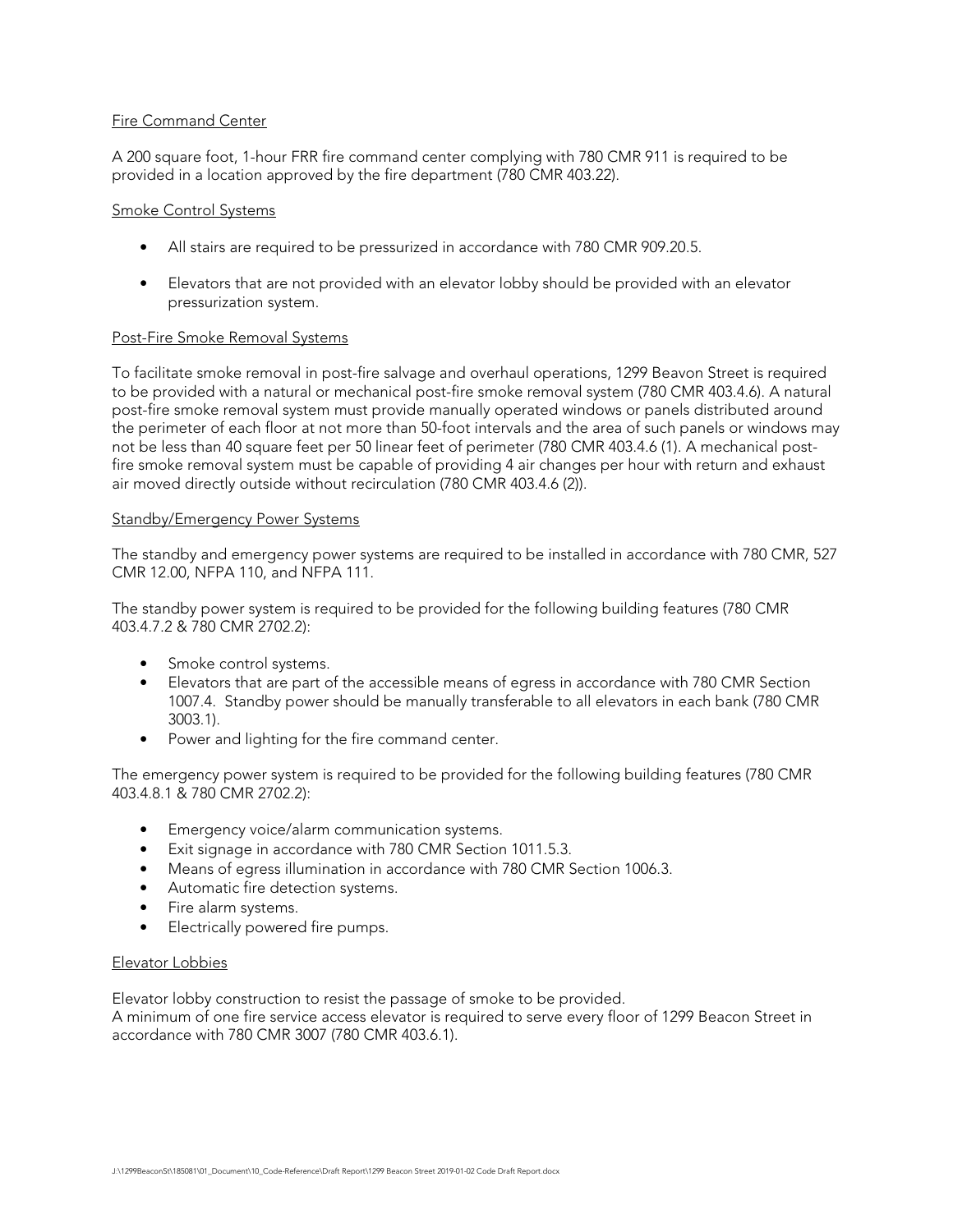#### Enclosed Parking

1299 Beacon Street includes 3 levels of below grade parking. Enclosed parking will be in accordance with the following requirements:

- Each floor will be equipped throughout with dry-type automatic sprinkler protection.
- Meet the requirements of 780 CMR Table 503 for heights and areas; see section 3.2.4 of this report for analysis (780 CMR 406.4.1).
- A mechanical ventilation system in accordance with the International Mechanical Code (780 CMR 406.4.2) will be provided.
- The clear height of each floor level must be at least 7 feet in vehicle and pedestrian traffic areas (780 CMR 406.2.2).
- Vehicle and pedestrian traffic areas that accommodate van-accessible parking spaces must have a clear height of at least 8'-2" in accordance with MAAB Section 23.4.7.
- Vehicle ramps may not be considered as required exits unless pedestrian facilities are provided (780 CMR 406.2.5).

## FIRE PROTECTION SYSTEMS

#### Automatic Sprinkler System:

An automatic sprinkler system is required to be installed throughout each structure in accordance with NFPA 13 (780 CMR 403.3 & 903.2). Each parking garage is required to be provided with a dry-type automatic sprinkler system (780 CMR Table 903.2 Note h).

Dry-pipe in Garage Fire pump room for if required to be enclosed with not less than 2-hour FRR construction with direct access to grade.

Standpipe System Class 1 standpipe system with 2 risers at each floor.

Water Supply Hydraulic requirements to be researched and met. Secondary water supply to be reviewed.

Fire Department Connections FDC locations at grade to be reviewed with Town FD.

Portable Fire Extinguishers Provided every 75'.

Fire Pump Room:

The fire pump room for each structure is required to be enclosed with not less than 2-hour FRR construction. Access to the fire pump room is required to be directly from an exterior door at grade or through a 2-hour FRR enclosure (780 CMR 913.2.2).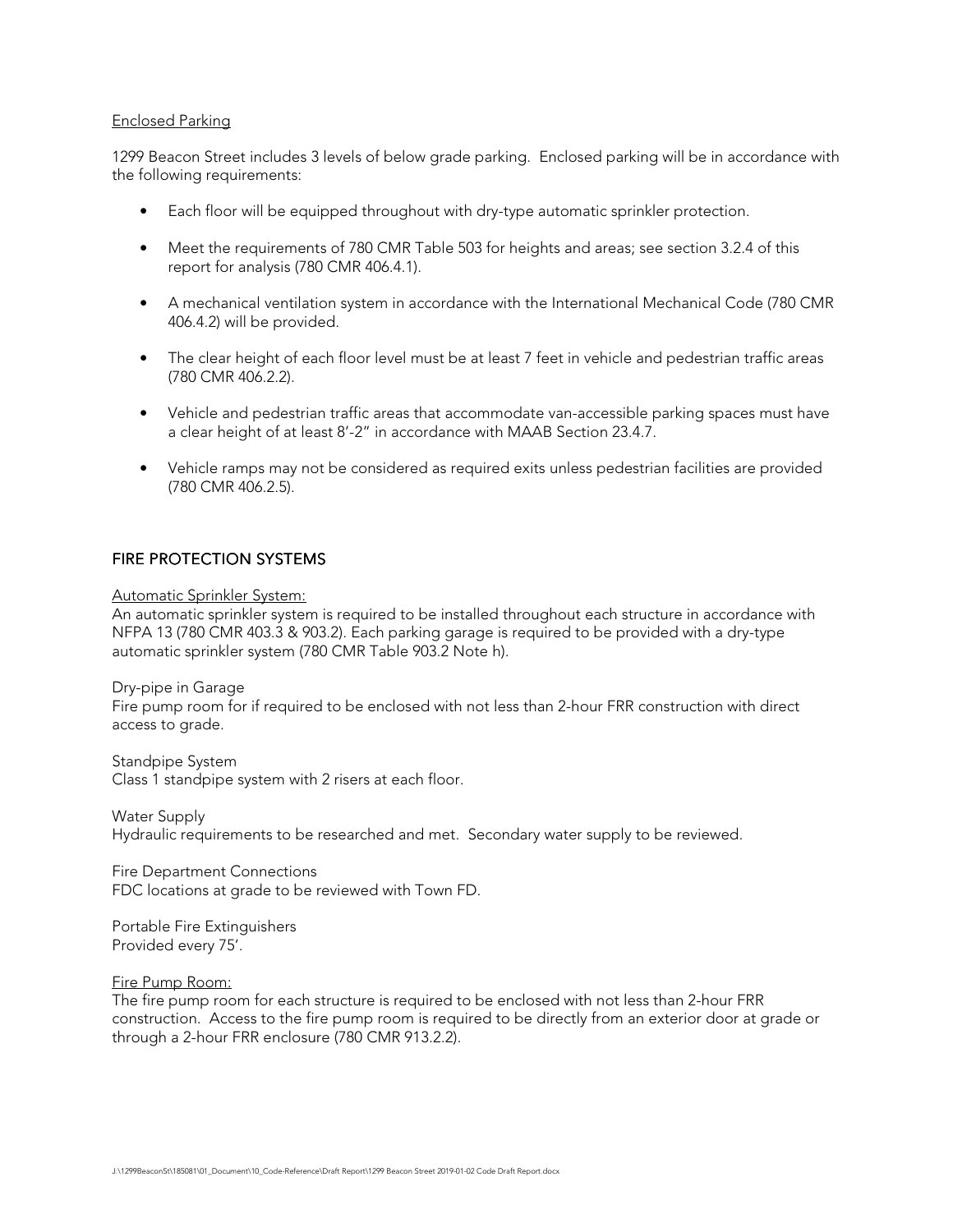## EMERGENCY SYSTEMS

#### Fire Alarm Detection System

Voice/alarm communications, Manual Alarms, Smoke Detection at Elevator Lobbies and Machine Rooms, and Smoke Proof Enclosures.

Standby Emergency Power System Foo Elevator, Exit Signs, Egress Lighting, Fire Detection, Fire Alarms,

Carbon Monoxide Detection Included

Emergency Responder Radio Coverage Included

## **MEANS OF EGRESS**

Occupant Load Load calculated on 200 gross sf per person. Parking 200 gross sf per person. Retail 30 gross sf per person.

Egress Width 44"at stairs. 60" at corridors.

Number of exits Occupant load is less than 500 therefore 2 exits per floor.

Exit Discharge Exits discharge to exterior. 50% through Lobby. 3 exits provided from Garage Level.

#### Accessible Means of Egress

Two accessible means of egress are provided. Elevator has standby power, signaling, for emergency operation. Two-way communication system.

Travel Distances 250' for R-2 use group

Dead Ends 50' max length

Exit Signage and Marking Exit signage and Exit markings are to be provided.

Egress Illumination

The means of egress, including the exit discharge, must be illuminated at all times the building served by the means of egress is occupied (780 CMR 1006.1)